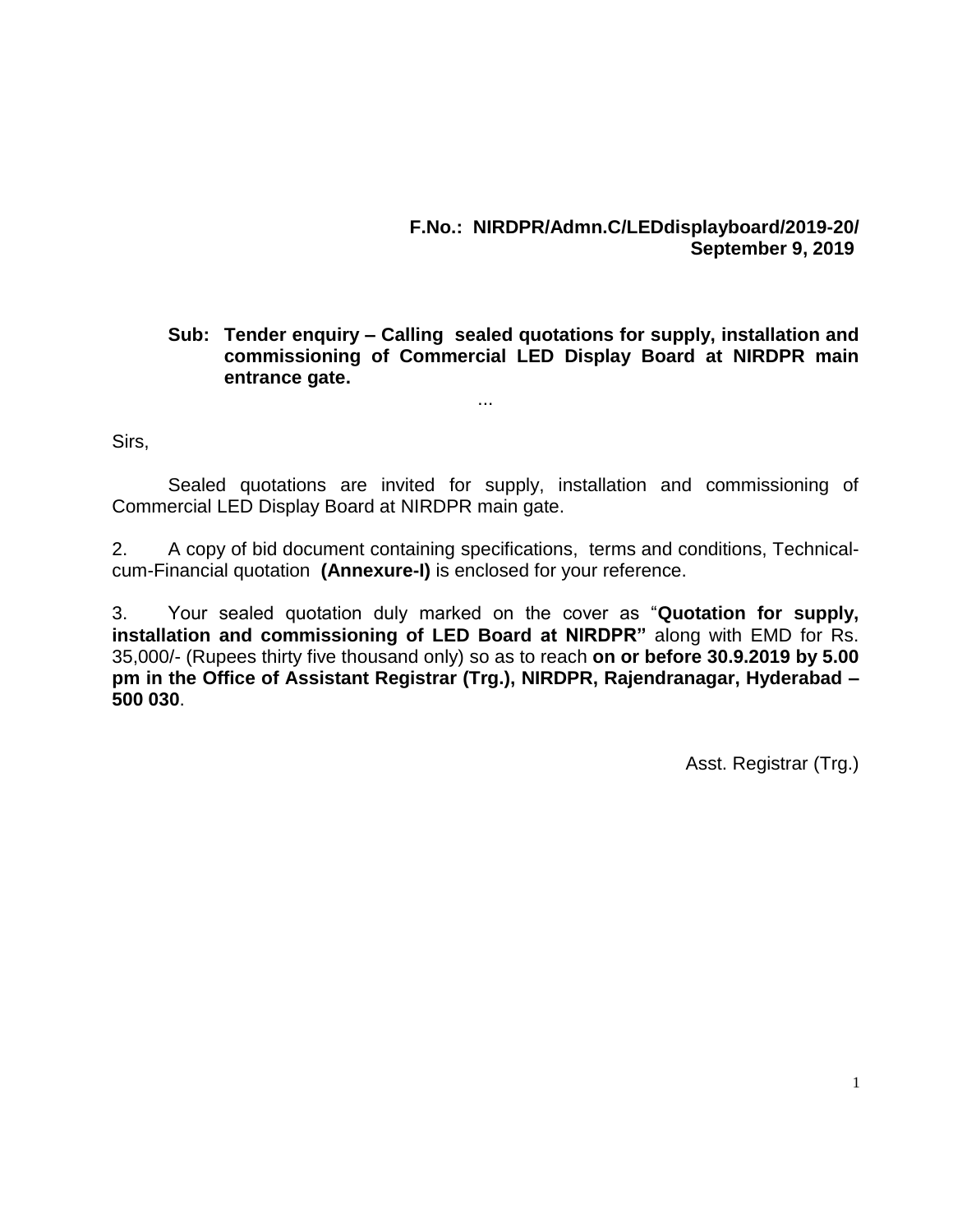

## **NATIONAL INSTITUTE OF RURAL DEVELOPMENT& PANCHAYATI RAJ**

(Ministry of Rural Development, Govt. of India) Rajendranagar, Hyderabad - 500030.

NIRDPR intend to install a commercial LED Display Board at its main entrance gate situated at Rajendranagar, Hyderabad – 500 030.

The technical details and other terms and conditions for supply and installation of board are given below:

#### **1. Functional Specifications**

- i) Automatic Display of Data through SQL.
- ii) Screen should split into 24 Quadrants and each Quadrant should be programmable.
- iii) Should display images and videos from direct email ID provided, to be configured with a dedicated CPU system.
- iv) LED board should be operated on Static IP as well as USB/LAN and Wifi.
- v) Supports all recognized Indian languages.
- vi) Brightness of the board can be controlled by additional sensor.
- vii) Speed and Fonts can be selected as per user requirements.
- viii)LED board Size will be 10 (W) X 6 (H) feet with installation in Aluminium Case and Support and bird mesh.

#### **2. LED display board specifications:**

| <b>Size</b>                 | 10 (W) $X 6$ (H)                       |  |
|-----------------------------|----------------------------------------|--|
| Pixel                       | 6 <sub>mm</sub>                        |  |
| Pixels density              | 27777 pixels/m2                        |  |
| Pixel configuration         | 1R1G1BLED                              |  |
| Led Lamp                    | SMD3535 3IN1 Kinglight, ICN/TC         |  |
| Pixel resolution            | 32 dots(W) X 32 dots (H)               |  |
| Max Power/module            | 27.5 W                                 |  |
| Module thickness            | 22mm                                   |  |
| Drive type                  | Dynamic 1/8 duty constant current      |  |
| Scan mode                   | 1/8                                    |  |
| <b>HUB Port type</b>        | HUB75-A                                |  |
| Brightness of white balance | 6500 cd/sq mt                          |  |
| Power supply                | 5V/60A X 2 pcs                         |  |
| Thermal discharge fan       | 2 pcs per Cabinet                      |  |
| Pixel per cabinet           | 9,216                                  |  |
| Best viewing distance       | $3M \sim 15M$                          |  |
| Best viewing angle          | $160^{\circ}$ (W) $140^{\circ}$ (H)    |  |
| Display format              | Animation, graphics, video, text, VGS, |  |
|                             | Video, AVI, MOV, MPG, DAT, VOB         |  |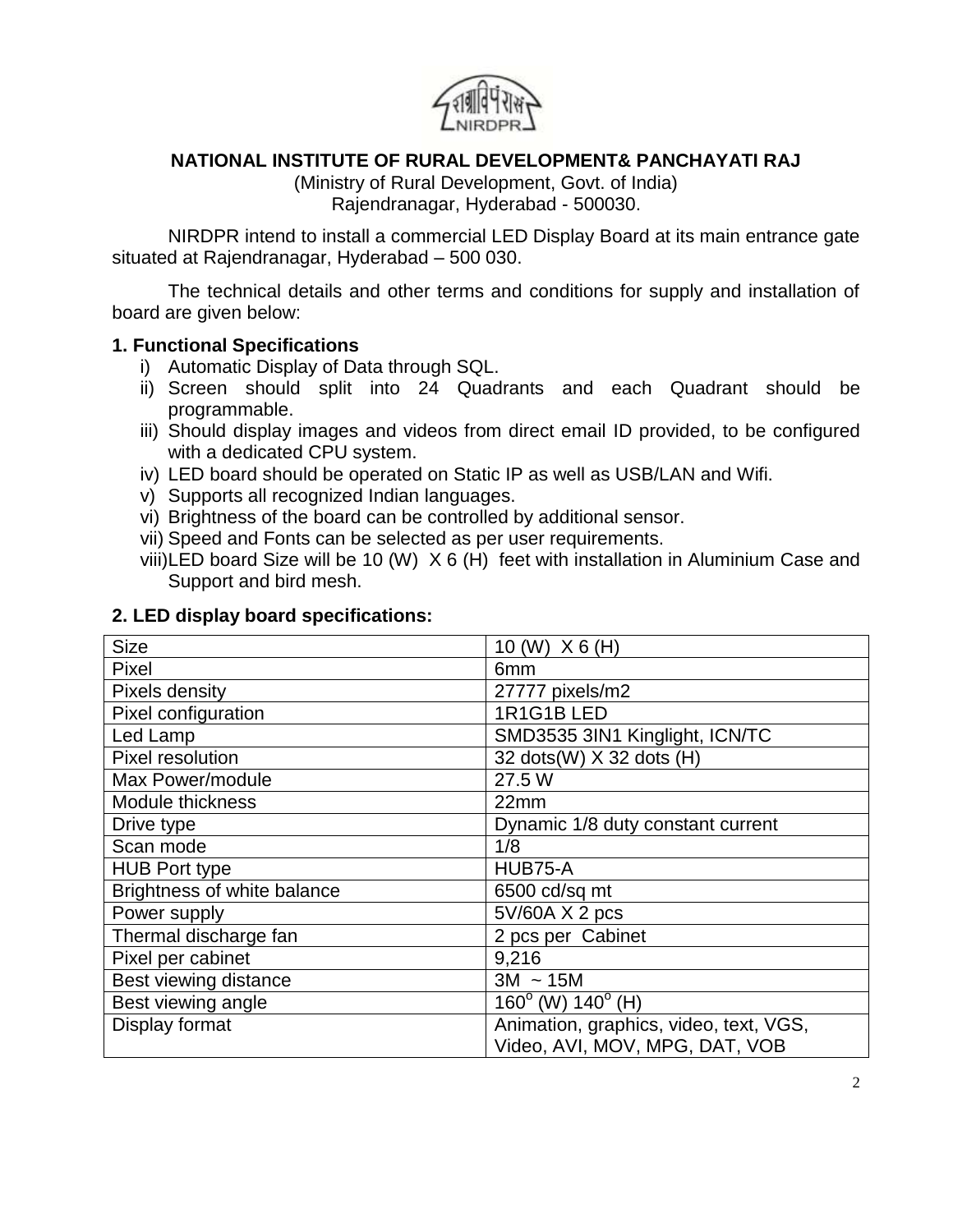| Temperature                                      | Storage: -35 <sup>0</sup> C ~ 85 <sup>0</sup> C working: -20% ~ |
|--------------------------------------------------|-----------------------------------------------------------------|
|                                                  | 85%                                                             |
| Humidity                                         | 10 to 96%                                                       |
| Waterproof level                                 | <b>IP65</b>                                                     |
| <b>Thickness</b>                                 | 100 <sub>mm</sub>                                               |
| Refresh frequency                                | $>1920$ Hz - 3840 Hz                                            |
| Grayscale/colors<br>4096 gray level/16.7M colors |                                                                 |
| Life span                                        | 1,00,000 hours                                                  |
| <b>MTBF</b>                                      | >10,000 hours                                                   |
| Operating voltage                                | 200V/440V                                                       |

# **3. Frame specifications:**

| Height          | $7 + 6 = 13'$ Height           |
|-----------------|--------------------------------|
| Frame size      | To be fitted with 6 X 10 board |
| <b>Material</b> | Aluminium                      |

# **4. Eligibility criteria for tenderers**

| 1. EMD of Rs. 35,000/- (Rupees thirty five thousand only                                                                                                                                                                     |
|------------------------------------------------------------------------------------------------------------------------------------------------------------------------------------------------------------------------------|
| 2. Type of the Company/ Firm/Others (specify) (A copy of registration<br>certificate to be submitted)/copy of partnership deed                                                                                               |
| 3. GST registration                                                                                                                                                                                                          |
| 4. Income Tax PAN                                                                                                                                                                                                            |
| 5.3 years experience for supply and execution of similar works in<br>Government /Private sector organisations (Experience Certificate/work<br>order to be attached, failing which the quotation will be considered invalid.) |
| 6. Name, address and contact No. of the authorized service centre located in<br>twin cities of Hyderabad to be provided. Failing which quotation will be not<br>be considered.                                               |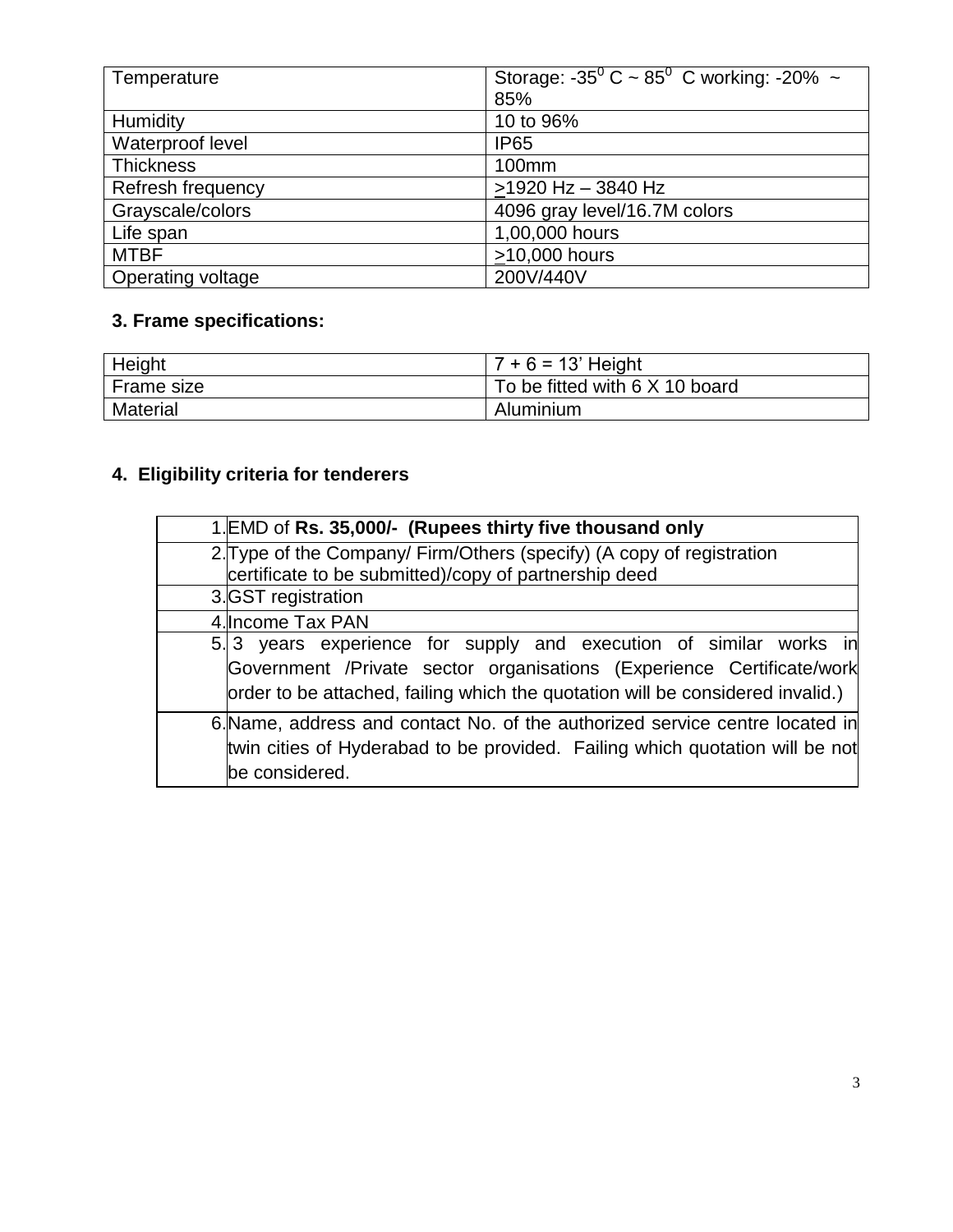

**NATIONAL INSTITUTE OF RURAL DEVELOPMENT& PANCHAYATI RAJ**

(Ministry of Rural Development, Govt. of India) Rajendranagar, Hyderabad - 500030.

**Tender enquiry – Calling sealed quotations for supply, installation and commissioning of Commercial LED Display Board at NIRDPR main entrance gate**

#### **1. GENERALTERMS AND CONDITIONS**

- i) The Tenderer is required to submit the Earnest Money Deposit (EMD) of Rs. 35,000/- (Rupees thirty five thousand only). Quotations received without EMD will not be considered at all. No interest whatsoever will be paid by NIRDPR on EMD.
- ii) The successful tenderer will require to submit Performance Security @ 10% of the Purchase Order value in the form of DD/Bank Guarantee for a period of 26 months. The same is to be submitted along with the bill/invoice for payment. NIRDPR will not pay any interest whatsoever on Performance Security.
- iii) Hypothetic or conditional quotation will not be entertained. Quotation once submitted shall not be allowed to be withdrawn or altered. If the quotation is withdrawn or altered by the concerned party at any time after its submission, EMD of the tenderer will be forfeited.
- iv) Over writing/over typing or erasing of the figures which render it doubtful and ambiguous are not allowed and shall render the quotation invalid.
- v) The tenderers should provide the Company/Firm Registration Number with Government Authorities; PAN Number, GST Number. The bidder should enclose the proof of all the required documents along with bid document.
- vi) The successful bidder will arrange a demonstration of the product before the competent authority of NIRDPR. Purchase Order will be issued, subject to satisfactory demonstration of the product.
- vii) **Delivery:** The ordered equipment should be supplied, installed and commissioned within one month from the date of issue of the Purchase Order.
- viii) **Payment:** The payment will be made within 21 days of supply, installation and commissioning of the LED Display Board and after submission of bill/invoice along with work completion report submitted by the authorized representative of the Institute.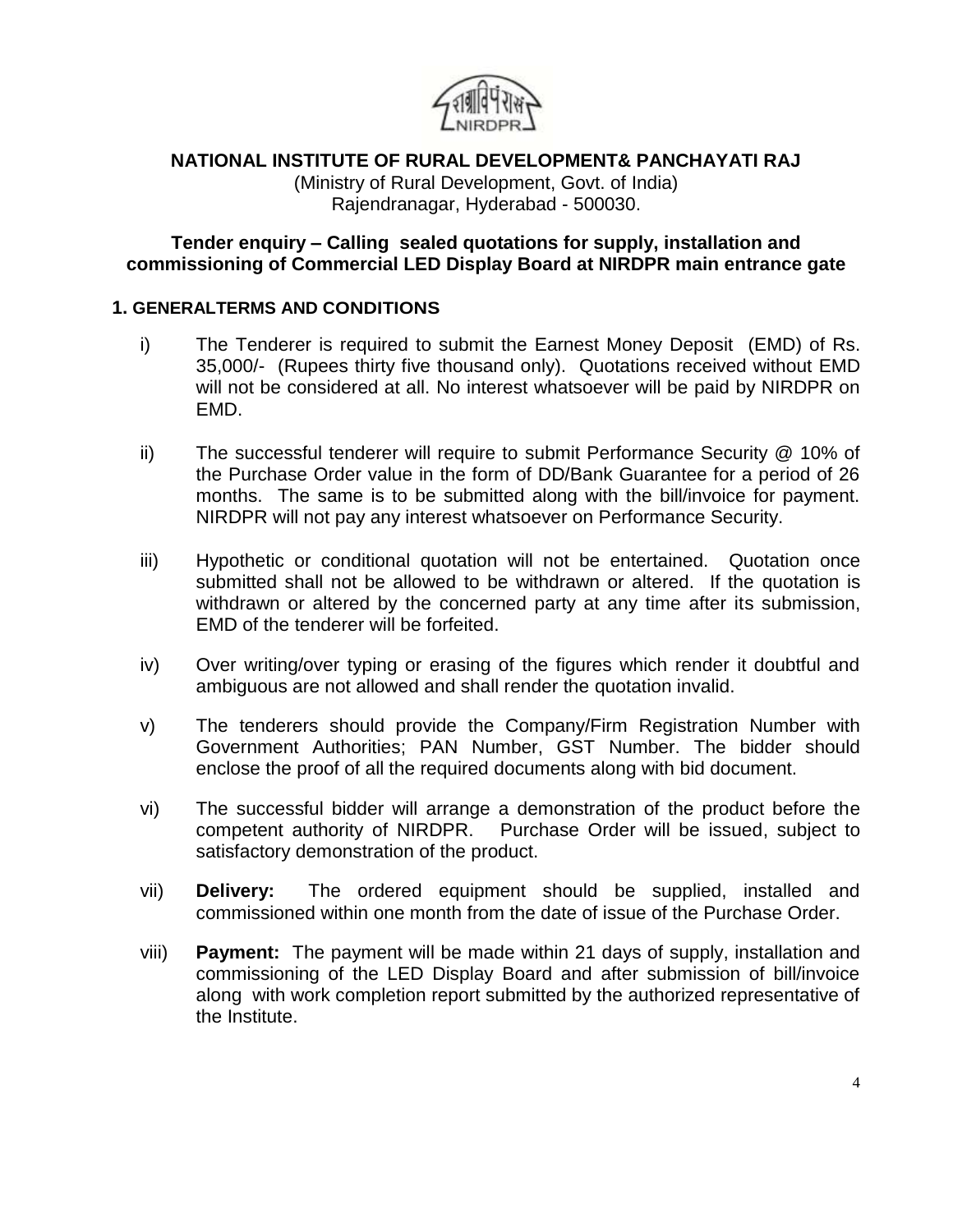- ix) **Warranty:** Two years comprehensive warranty at site. During the warranty period, the tenderer will be responsible for smooth operation of display board. Any fault should be attended and rectified within 48 hours. In case the tenderer fails to provide satisfactory after sales service within 48 hours, NIRDPR shall reserve the right to get it serviced from open market, and performance security of the tenderer will be forfeited including the blacklisting.
- **x) After Sales Service:** Mention the name and address of Authorised Service Centre with contact no. located in twin cities of Hyderabad for providing after sales service. Failing which quotation will not be considered.

#### xi) **ARBITRATION:**

- a) In the event of any question, dispute/differences arising, the same shall be referred to the sole arbitration to Director General, NIRDPR or arbitrator appointed by him.
- b) The award of the arbitrator to be appointed by the Director General shall be final and binding on both the parties.
- xii) Canvassing, in connection with the tender is strictly prohibited and the tender of anyone resorting on both the parties. The cost of arbitration shall be equally borne by both the parties.
- xiii) The Director General, NIRDPR, Hyderabad reserves the right to accept in full or in part or reject any tender without assigning any reason and his decision in this regard will be final and binding.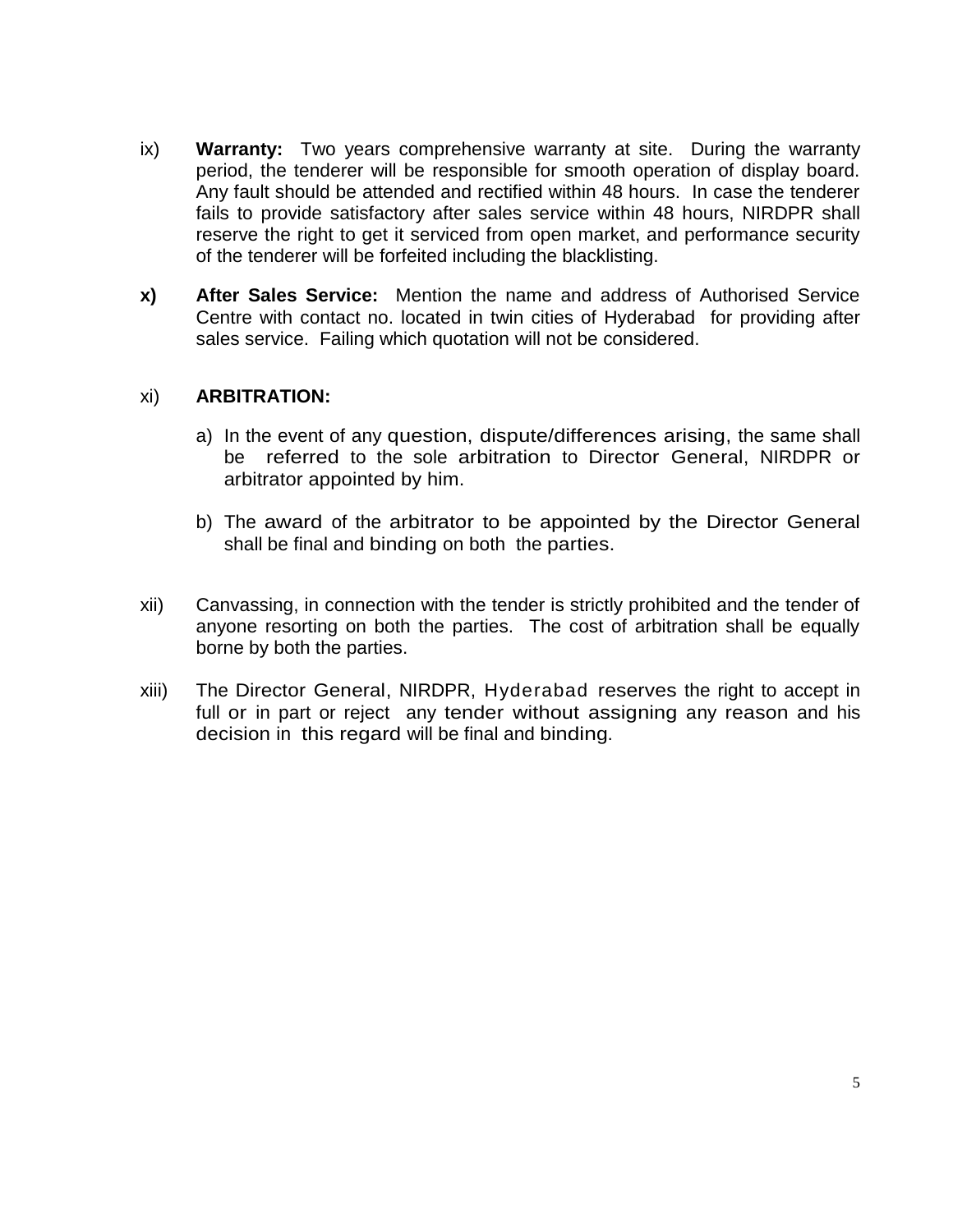

#### **NATIONAL INSTITUTE OF RURAL DEVELOPMENT & PANCHAYATI RAJ**

(Ministry of Rural Development, Govt. of India) Rajendranagar, Hyderabad – 500030.

**…**

### **Technical-cum-Financial Quotation for supply, installation and commissioning of Commercial LED Display Board at NIRDPR main entrance gate**

### **PART- I: TECHNICAL QUOTATION**

| SI.              | <b>Particulars</b>                         | Information to be supplied by |  |
|------------------|--------------------------------------------|-------------------------------|--|
| No.              |                                            | the intending bidder          |  |
| $\overline{1}$ . | Name of the Company/Firm                   |                               |  |
| $\overline{2}$ . | Address of the Company/ Firm/Others        |                               |  |
|                  | (specify)                                  |                               |  |
|                  | (a) Postal                                 |                               |  |
|                  | (b) Telephone/ Fax/ Mobile No.(s)          |                               |  |
|                  | © E-mail ID                                |                               |  |
|                  | (d) Website address, if any                |                               |  |
| 3.               | Type of the Company/ Firm/Others           |                               |  |
|                  | (specify)                                  |                               |  |
|                  | (A copy of registration certificate issued |                               |  |
|                  | by Registrar of Companies and its          |                               |  |
|                  | subsequent renewal (if any) to be          |                               |  |
|                  | submitted -                                |                               |  |
| 4.               | Year of establishment of<br>the<br>Co.     |                               |  |
|                  | Firm/others                                |                               |  |
| 5.               | PAN No.                                    |                               |  |
| 6.               | <b>GST Registration No.</b>                |                               |  |
| 7.               | Whether 2 years of experience for supply   |                               |  |
|                  | of such equipment to Government/Semi-      |                               |  |
|                  | Govt./large private organizations? (copies |                               |  |
|                  | of Work/Purchase Orders to be submitted)   |                               |  |
| 8.               | submitted<br>Details of Demand Draft       |                               |  |
|                  | towards Earnest Money Deposit for ₹        |                               |  |
|                  | 35,000/-                                   |                               |  |
| 9.               | A copy of brochure for each quoted model   |                               |  |
|                  | should be enclosed along with the          |                               |  |
|                  | quotation. The make and model should       |                               |  |
|                  | be specified in the description.           |                               |  |